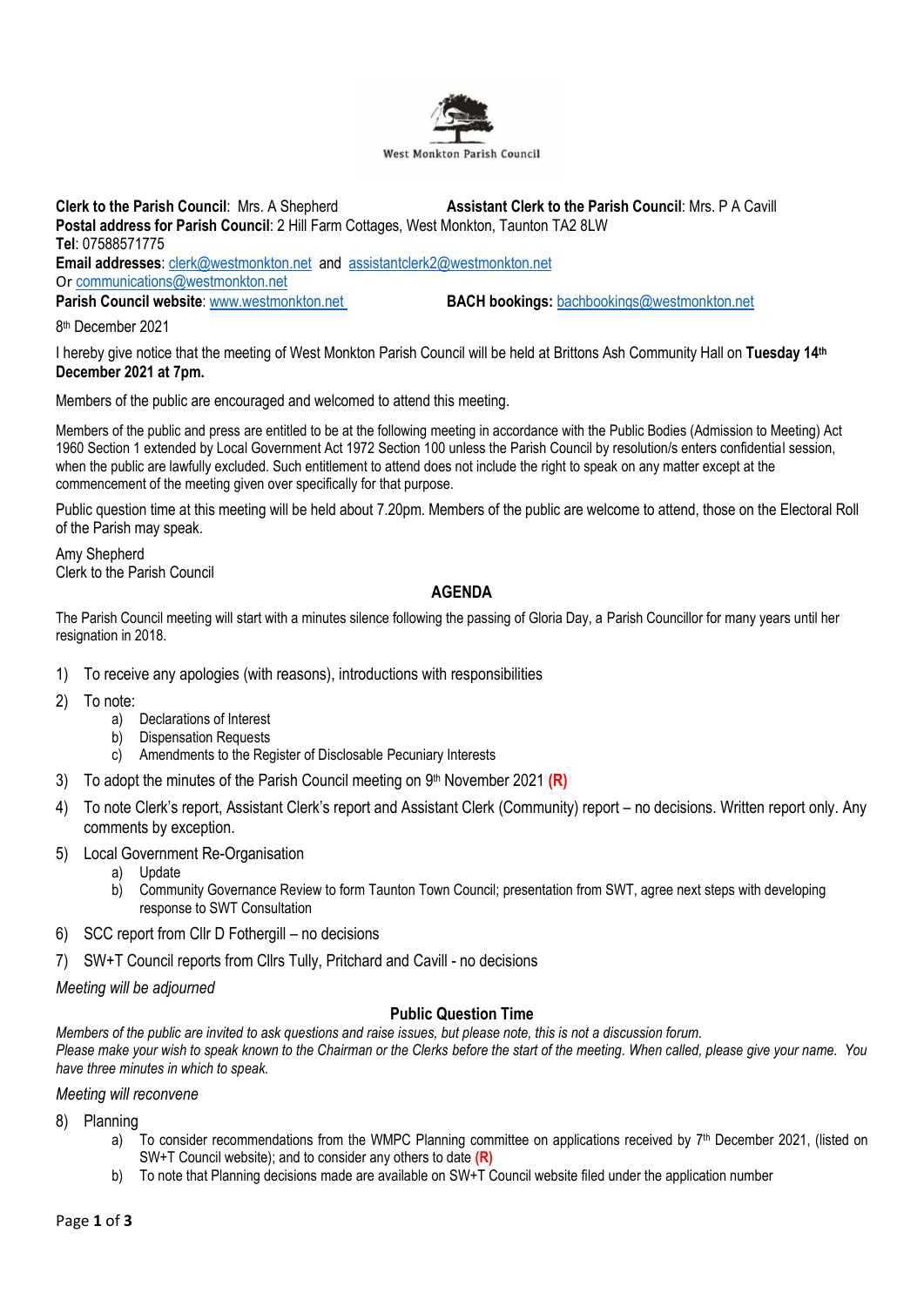## 9) MH developments

- a) Update
- b) Tree planting
- c) POS adoption in MH1: Update
- d) ROPSA Inspections / Play Park remedials: Update
- e) Hartnells Farm Development: Update
- f) Feedback from WM Liaison Meeting on 7<sup>th</sup> December.

# 10) Community Development Projects

- a) Sports pitches: Update.
	- b) Small Improvement Scheme Project: Update
	- c) CIL Projects:
		- Footpaths / Renewing gates and stiles: Update
		- Aginhills Footpath Diversion: Update
		- Speed Indicator Device: Update
		- Land next to new Primary School: Agree next steps

# 11) Community

- a) Update; Cllr Elliston
- b) Community Survey: Update and approval of survey / method of collecting responses **(R)**
- d) Approval of volunteering policies **(R)**
- 12) Environmental
	- a) Climate Action Programme for the Parish approval of programme for next 6 months **(R)**
	- b) Land next to Old West Monkton Primary School update
	- c) SWT Free Trees update
	- d) Climate Action Major Project discussion
- 13) Reports, including recent developments, matters to consider and decisions to be made:
	- a) Bathpool Flood Warden: Mr Kevin Perry
	- b) NP Delivery Group Chairman: Mr K Tutill / Assistant Clerk; Update.
	- c) Councillors with roles of responsibility (not all Councillors will have a report to make) Footpaths: Cllr Gage
		- BACH: Cllr Gage Allotments: Cllr Haskins (Clerk) Highways: Cllr Besley Water Resilience: Cllrs Cavill and Hall Safe Routes to School: Cllr Tully Public Open Spaces, Recreation and Children's Play Areas: Cllr Hope Transportation: Cllr Elliston
	- d) Communications Report: Update Clerk. Parish Council website [\(www.westmonkton.net\)](http://www.westmonkton.net/) Monkton Matters website [\(www.monktonmatters.co.uk\)](http://www.monktonmatters.co.uk/)
	- e) GDPR Nothing to report.

f) WMPC Chairman: Cllr Haskins.

- Representatives on outside bodies/Response to Consultations:
- g) West Monkton Village Hall Management Committee; Cllr Tully to report
- h) The Spital Trust: Cllr Ellis to report. A358 Taunton to Southfields Road Dualling scheme potential land ownership adjacent to The Range – support to Spital Trust with research **(R)**
- i) Any other events at which WMPC was represented
- j) Consultation responses to be developed / approved for submission: To note only: refers primarily to Parishes with Churchyards: Proposed amendments to Environment Permitting Regulations 2016
- 14) Asset Register up to date
- 15) Parish Council
	- a) Vision and Objectives approve **(R)**
	- b) To consider adopting a Business Continuity Motion **(R)**
- 16) Finance
	- a) BACH Finance to 30<sup>th</sup> November 2021
	- b) Budget and Precept for 2022-23 to consider and adopt recommendations from Working Party **(R)**
	- c) Quotes **(R)**
	- d) To receive receipts and payments, approve payments **(R)**
	- e) To note bank reconciliation and budget check